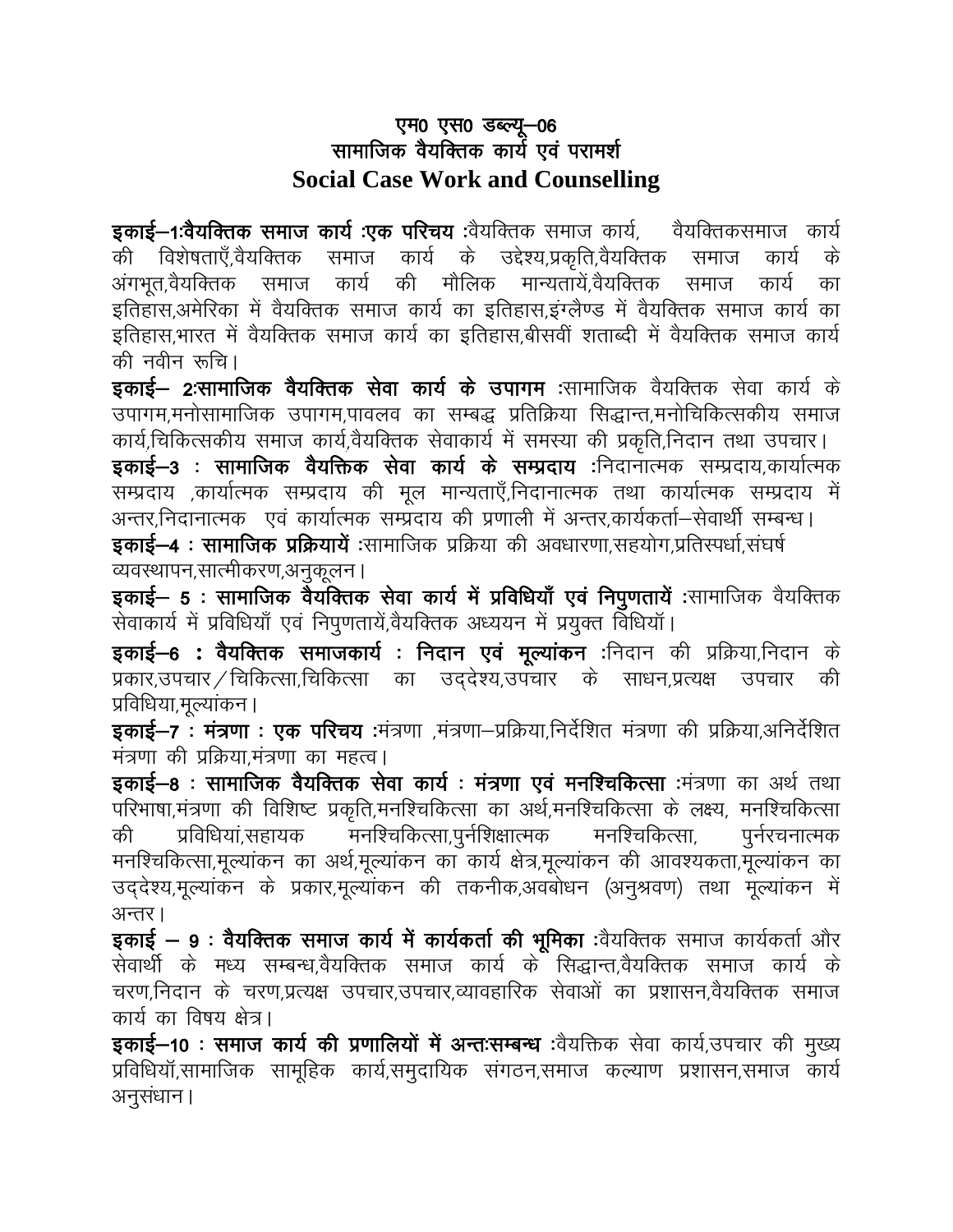इकाई-11: भारत में सामाजिक वैयक्तिक सेवा कार्य के क्षेत्र : सुधारात्मक वैयक्तिक सेवा कार्य,सुधारात्मक वैयक्तिक कार्य का कार्य क्षेत्र,बाल अपराध,भारत में बाल अपराधियों के सुधार की व्यवस्था,विद्यालय में वैयक्तिक कार्यकर्ता की समस्याएँ,परिवार नियोजन कार्यक्रम,जनसंख्या एवं आर्थिक विकास,वैयक्तिक सेवा कार्यकर्ता की भूमिका।

इकाई –12: सामाजिक वैयक्तिक सेवाकार्य में सांक्षात्कार एवं वैयक्तिक अध्ययन : सामाजिक वैयक्तिक सेवाकार्य में वैयक्तिक अध्ययन,वैयक्तिक अध्ययन की विशेषताएं, सामाजिक वैयक्तिक सेवाकार्य में साक्षात्कार,साक्षात्कार की विशेषताएं,साक्षात्कार के उद्देश्य,साक्षात्कार में प्रयोग की जाने वाली प्रविधियॉ,अभिलेखन में प्रयोग की जाने वाली प्रविधियॉ,साक्षात्कार की प्रक्रिया.अभिलेखन की प्रक्रिया।

## संदर्भ ग्रन्थ सूची –

- 1. Bara, J.G. (1991) Beyond Case work, London: Macmillan.
- 2. Brandler, S. & Roman, C.P. (1991) Group work: Skills and Strategies for Effective Intervention, New York: The Haworth Press.
- 3. Carret, A. Interviewing: its Principles and Methods, New York, FWA.
- 4. Fisher, Joel (1978) Effective Case work Practice: A Eclectic Approach, New York: Mc Graw Hill Book Co.
- 5. Freidlander, W.A. (1978) Concepts and Methods of Social work, Englewood Cliffs: Prentice Hall.
- 6. Garland, J.A. (Ed.) (1992) Group Work Reaching Out: People, Places and Power, New York: The Haworth Press.
- 7. Garwin C. (1987) Contemporary Group Work, New York: Prentice Hall Inc.
- 8. Hamilton, Godon Principles of Social Case Recording, New York: Columbia University Press.
- 9. Hollis, Florence (1964) Case Work A Psychological Therapy, New York: Random House.
- 10. Mathew G. (1987) Case Work in Encyclopaedia of Social work in India, Delhi: Ministry of Social Welfare.
- 11. Nursten J. (1974) Process of Case work, G.B: Pitman Publications.
- 12. Perlman, H.H. (1957) Social Case work: A Problem Solving Process, Chicago: University of Chicago.
- 13. Pippins, J. (1980) Developing Case work skills, Caliph: Sage Publications.
- 14. Richmond, M.E. (1922) What is Social Case Work? An Introductory Description, New York: Sage Foundation.
- 15. Robert, Robert W. & Nee Robert H. (Eds) Theories of Social Case work, Chicago; University of Chicago Press.
- 16. Sainsbury, Eric (1970) Social Diagnosis in Case Work, London: Routledge and Kegan Paul.
- 17. Sena F. Fine and Paul H. Glass The first Helping Interview Engaging the Client and Building Trust, New York: Sage Publication.
- 18. Sundel, M., Glasser, P., Sarri, R. and Vinter, R. (1985) Individual Change Through Small Groups, New York: The Free Press.
- 19. Timms, N. (1964) Social casework: Principles and Practice, London: Routledge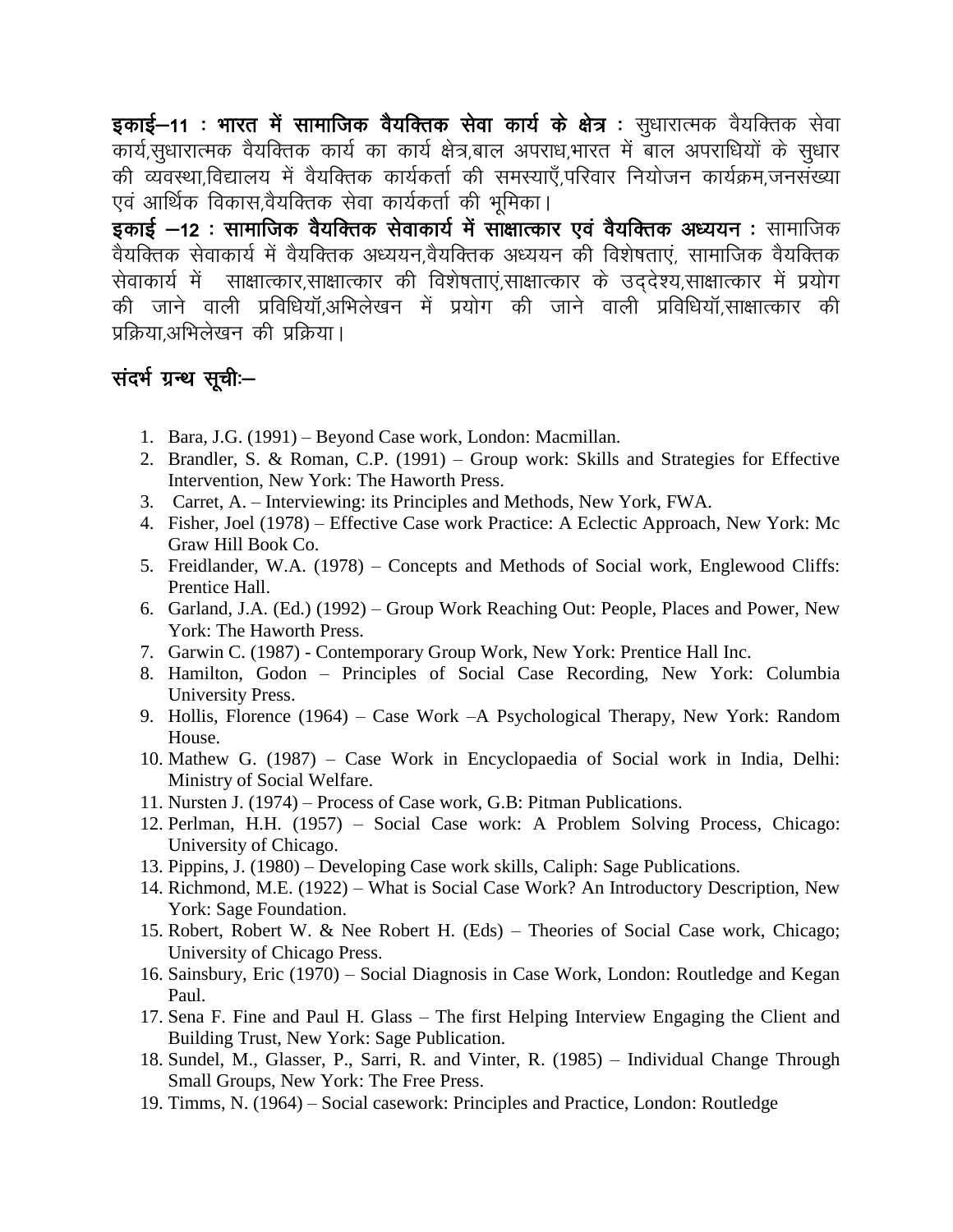- 20. Association of Psychological and Education Counsellors of Asia (APECA) (1982) –
- 21. Counselling in Asia: Perspectives and Practice, Fourth Biennial Conference
- 22. workshop, Philippines.
- 23. Bessell, R. (1971) Interviewing and Counselling, London: B.T. Botsford.
- 24. Brown, D. & Srebalu, D.J. (1988) An Introduction to Counselling Profession, a. Englewood Cliff: Prentice Hall
- 25. Birdie, R.F. (1953) Roles and Responsibilities in Counseling, Minneapolis University on Minnesota Press,
- 26. Butler, C. and Joyce, V. (1998) Counselling Couples in Relationships, An Introduction to the Relate Approach, New York: John Wiley & Sons.
- 27. Carkhuff, R.R. & Bereason (1977) Beyond Counselling and Therapy, London: Reinhart and Winston.
- 28. Currie, Fr. (1976) Barefoot Counsellor- A Premier in building relationship, Bangalore: Asian Trading Corporation.
- 29. Dave, Indu (1983) The Basic Essentials of counselling, New Delhi: Sterling Pulishers Pvt. Ltd.
- 30. Fullmer, D.W. and Bernard, H.W. (1972) Counselling: Content and Press, New Delhi: Thomson Press India.
- 31. Fuster, J.M. Helping Personal Growth A New Approach to Counselling, Bombay: Society of St Paul.
- 32. Goldstein, Howard (1984) A Creative Change, Cognitive Humanistic Approach to Social Work Practice, New York: London: Tavistock Publication.
- 33. Gustard, J.W. (1953) The Definition of Counselling in R.F. Birdie (ed.) Roles and Relationships in Counselling, Minneapolis University of Minnesota Press, 3-19.
- 34. Harms, E. and Schreiber, P. (1963) Handbook of Counselling Technique, Oxford: Pergamon Press.
- 35. Kennedy, E. (1977) On Becoming and Counsellor- A basic guide for non-professional Counsellors, Delhi: Gill and Macmillan,
- 36. Lakshmipathi Raju, M. (Ed.) 1999 Family Counselling: Perspectives and Practices, Tirupati.
- 37. Lendrum, S and Syme, G. (1993) Gift of Tears: A Practical Approach to Loss and Bereavement Counseling, London: Routledge.
- 38. Noonan, E. and spring, L. (Eds.) (1992) The Making of a Counsellor, London: Routledge.
- 39. Nelson, Jones R. (1982) The Theory and Practice of Counselling Psychology, London: Cassell Education Ltd.
- 40. Peitrofesa, J.J. ed. Al. (1984) Counseling an Introduction, Chicago: Rand McNally College of Commerce,
- 41. Pepinsky, H.B. & Pepinsky, P.N. (1954) Counselling Theory and Practice, New York: Ronald Press.
- 42. Prashantham, B. J. (1988) Indian Case Studies in Therapeutic Counselling, Vellore : Christian Counselling Center,
- 43. Ragg, N.M. (1977) People not Cases: a Philosophical Approach to Social Work, London: Routledge and Kegan Paul.
- 44. Rao.V.N. (1999) Counselling Process and Skills of Counselling in M. Lakshmipati Raju (Ed.) Family Counselling: Perspectives and Practices, 45-56.